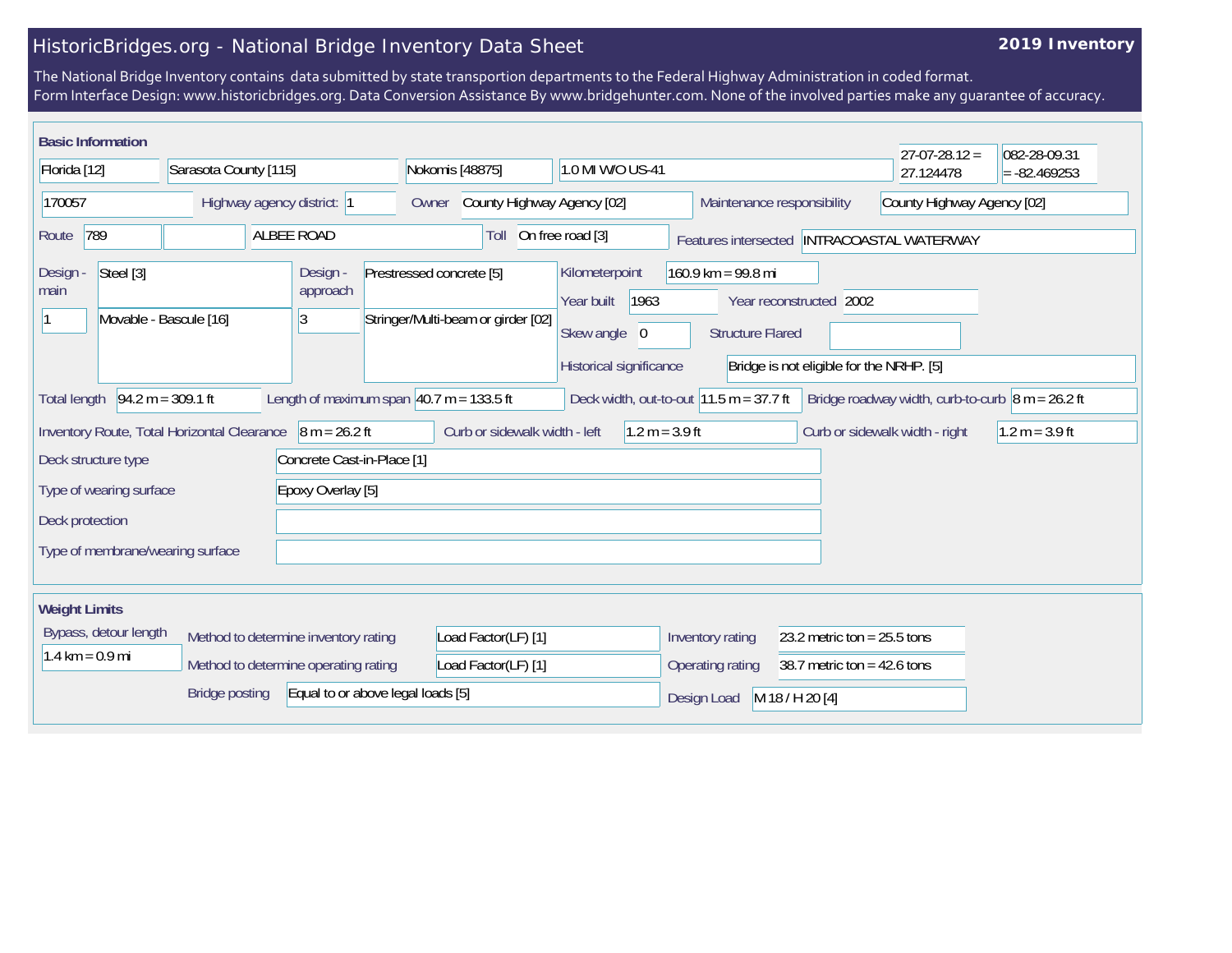| <b>Functional Details</b>                                                                                      |                                                                                                                                                          |                                                                                         |                                   |  |  |  |  |  |  |
|----------------------------------------------------------------------------------------------------------------|----------------------------------------------------------------------------------------------------------------------------------------------------------|-----------------------------------------------------------------------------------------|-----------------------------------|--|--|--|--|--|--|
| Average Daily Traffic<br>4900<br>Average daily truck traffi                                                    | Year 2018<br>$ 10\rangle$<br>%                                                                                                                           | Future average daily traffic                                                            | 6125<br>2038<br>Year              |  |  |  |  |  |  |
| Road classification<br>Collector (Urban) [17]                                                                  | Approach roadway width                                                                                                                                   | $8 m = 26.2 ft$                                                                         |                                   |  |  |  |  |  |  |
| Type of service on bridge Highway-pedestrian [5]                                                               | Direction of traffic 2 - way traffic [2]                                                                                                                 | Bridge median                                                                           |                                   |  |  |  |  |  |  |
| Parallel structure designation<br>No parallel structure exists. [N]                                            |                                                                                                                                                          |                                                                                         |                                   |  |  |  |  |  |  |
| Type of service under bridge<br>Waterway [5]                                                                   | Navigation control on waterway (bridge permit required). [1]                                                                                             |                                                                                         |                                   |  |  |  |  |  |  |
| Navigation horizontal clearance $\sqrt{27.4}$ m = 89.9 ft<br>$3.9 m = 12.8 ft$<br>Navigation vertical clearanc |                                                                                                                                                          |                                                                                         |                                   |  |  |  |  |  |  |
|                                                                                                                | Minimum navigation vertical clearance, vertical lift bridge $\vert$ 0 m = 0.0 ft<br>Minimum vertical clearance over bridge roadway<br>$5.78 m = 19.0 ft$ |                                                                                         |                                   |  |  |  |  |  |  |
| Minimum lateral underclearance reference feature Feature not a highway or railroad [N]                         |                                                                                                                                                          |                                                                                         |                                   |  |  |  |  |  |  |
| Minimum lateral underclearance on left $0 = N/A$<br>Minimum lateral underclearance on right $0 = N/A$          |                                                                                                                                                          |                                                                                         |                                   |  |  |  |  |  |  |
| Minimum Vertical Underclearance $0 = N/A$                                                                      |                                                                                                                                                          | Minimum vertical underclearance reference feature Feature not a highway or railroad [N] |                                   |  |  |  |  |  |  |
| Appraisal ratings - underclearances N/A [N]                                                                    |                                                                                                                                                          |                                                                                         |                                   |  |  |  |  |  |  |
|                                                                                                                |                                                                                                                                                          |                                                                                         |                                   |  |  |  |  |  |  |
| <b>Repair and Replacement Plans</b>                                                                            |                                                                                                                                                          |                                                                                         |                                   |  |  |  |  |  |  |
| Type of work to be performed                                                                                   | Work done by                                                                                                                                             |                                                                                         |                                   |  |  |  |  |  |  |
|                                                                                                                | Bridge improvement cost<br>$\mathbf 0$                                                                                                                   | Roadway improvement cost                                                                | $ 0\rangle$                       |  |  |  |  |  |  |
|                                                                                                                | Length of structure improvement                                                                                                                          | $0 m = 0.0 ft$                                                                          | Total project cost<br>$ 0\rangle$ |  |  |  |  |  |  |
|                                                                                                                | Year of improvement cost estimate                                                                                                                        |                                                                                         |                                   |  |  |  |  |  |  |
|                                                                                                                | Border bridge - state<br>Border bridge - percent responsibility of other state                                                                           |                                                                                         |                                   |  |  |  |  |  |  |
|                                                                                                                | Border bridge - structure number                                                                                                                         |                                                                                         |                                   |  |  |  |  |  |  |